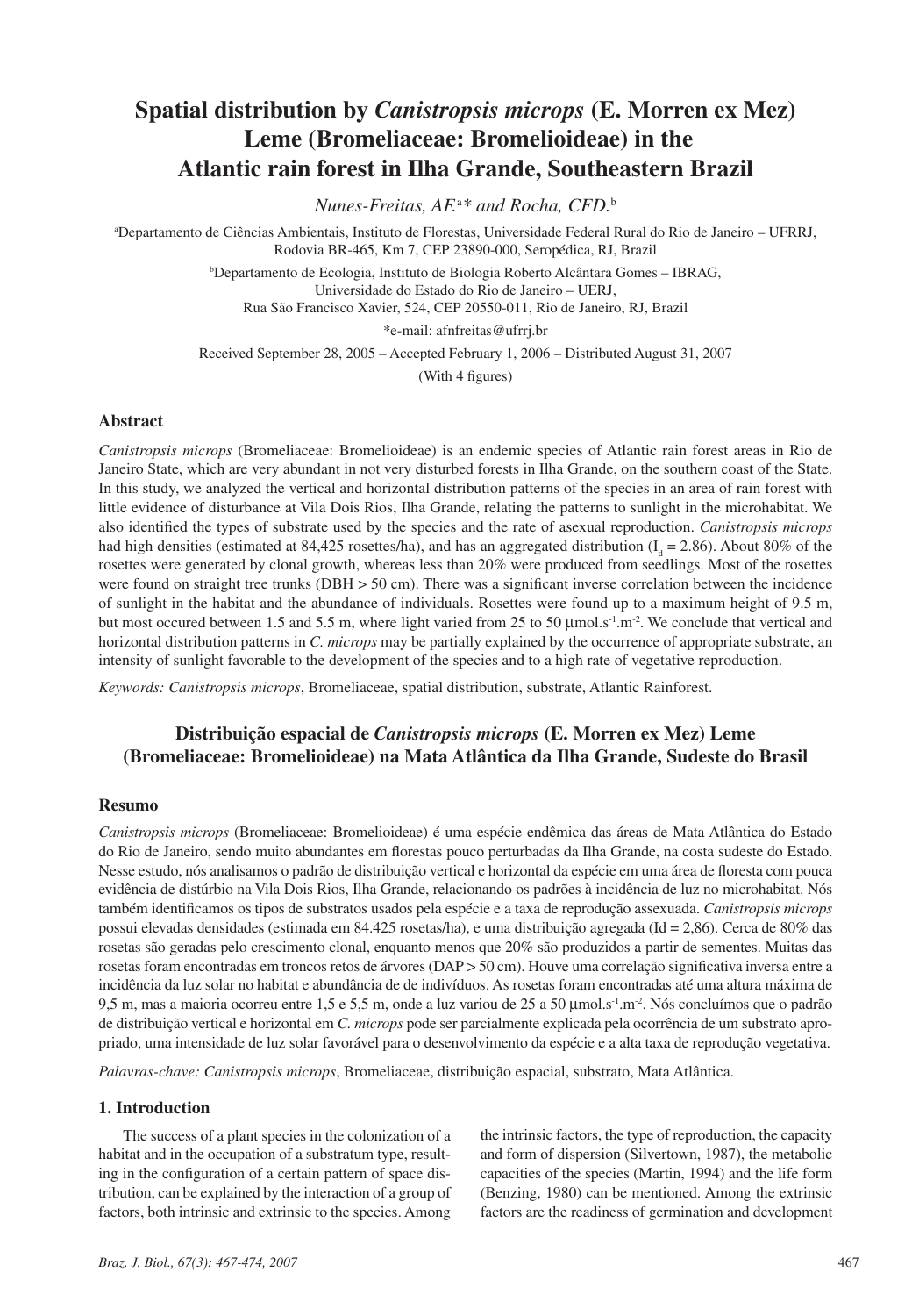sites (Silvertown, 1987), different environmental factors (light, humidity and temperature) (Pittendrigh, 1948; Johanson, 1974; Sugden & Robins, 1979; Ackerman, 1986; Fischer and Araújo, 1995; Medina, 1996; Rossi et al., 1997; Almeida et al., 1998) and the interactions with pollinators and with dispersers. The combined action of extrinsic and intrinsic factors, or the interaction among some of them, determines the success of the establishment of a given plant species.

The family Bromeliaceae can be described ecologically as a group of stress-resistant tropical herbs that occur in the most varied habitats, containing terrestrial, epiphytic and saxicolous species (Benzing, 1980), as well as different morpho-physiologic types (Smith et al., 1986). Among the 83 families of vascular plants that include epiphytes, the family Bromeliaceae is the second largest in number of species (Gentry and Dodson, 1987). The morpho-physiologic differences among the bromeliad species can have a diversified distribution in the vertical stratum of the forest (Pittendrigh, 1948; Aragão, 1967) in response to existing gradients of light and humidity (Benzing, 1980, 1990). On the other hand, the capacity to emit great amounts of sprouts by clonal growth (Benzing, 1980; Barracho, 1997) is responsible for high local densities of rosettes in certain species (Barracho, 1997), which gives them greater efficiency to obtain the resources available in the environment (Birch and Hutchings, 1994).

*Canistropsis microps* (E. Morren ex Mez) Leme is an endemic species from Rio de Janeiro state, southeastern Brazil, occurring in high abundance in the Atlantic forest of Ilha Grande in the southwestern coast of the state. It is characterized as a shade tolerant species consisting of the epiphytic community of the inferior stratum of the forest (Almeida et al., 1998; Leme, 1998). Leme (1998) argues that clonal growth is an outstanding characteristic of the species. It has been suggested that this species occupies several substrata, it is preferentially epiphytic and it is distributed vertically on the arbustive-arboreal stratum (Almeida et al., 1998).

In this study, we investigated the spatial distribution of *Canistropsis microps*, vertically and horizontally, relating its frequency of occurrence with light in the forest habitat. Additionally, we evaluated whether *C. microps* occupies the available substrata at the same frequency in which they occur in the forest or if there is a preference of substrata used by the species.

#### **2. Material and Methods**

Study Area - The study was carried out in December, 1996 and January, 1997 in an Atlantic forest area close to the Vila Dois Rios in Ilha Grande (23° 11' S and 44*°* 12'W) in the municipality of Angra dos Reis, Rio de Janeiro state, Brazil. Ilha Grande has a warm and wet climate with a mean monthly temperature of 23 °C and an annual rainfall of approximately 2,300 mm (Araújo and Oliveira, 1988). The island has a plant cover typical of the Atlantic forest with different levels of regeneration. The study was carried out in a forest area with little evidence of disturbance located on the oceanic side of the island at 240 m high. The height of the canopy varies from 25 to 30 meters having an abundance of large trees, a sparse understory, a deep leaf-litter layer (5-20 cm) and a rich and abundant epiphytic flora.

In order to evaluate the types of used substrate and the form of occupation of the space, we demarcated 100 parcels of 4  $m^2$  (2  $\times$  2 m) in the forest. The plots were established on 10 lines at intervals of 20 m long and between the lines. In each plot we estimated (up to a maximum height of 10 m): the total number of rosettes of *C. microps* and the number of rosettes per substratum type (ground, liana, rock, tree trunk, branch, log, bush, and root). The frequency of occurrence for each of the potential substrates was estimated by registering its occurrence inside the plots and the tree trunks were divided into two size classes: BHD < 50 cm and BHD > 50 cm.

We considered the ramet originating from clonal growth (sensu Eriksson, 1993) or an isolated adult individual originating from a seed as a "rosette" or individual and the grouping of rosettes formed by clonal growth as a "genet". We calculated the frequencies of occupation  $(in \%)$  by the bromeliads on each substratum type in order to evaluate whether there is a preferential substratum. We also calculated the frequencies of occurrence (in  $\%$ ) of each of the potentially available substrates. To test if *C. microps* occupies substrates at the same ratio at which they are available in the forest or if they are using these in proportions that differ from their availability, we used the Kolmogorov-Smirnov test (Zar, 1999).

To analyze the spatial distribution pattern (random, aggregated, or regular) of the ramets and genets in the forest, we used the Morisita's Index of Dispersion (Id):

$$
I_{d} = n \frac{\sum x_{i}^{2} - \sum x_{i}}{(\sum x_{i})^{2} - \sum x_{i}}
$$
 (1)

where n is the number of sampled parcels and  $x_i$  is the number of ramets or genets in each sampled parcel (Brower et al., 1997). The significance of the index of dispersion of Morisita was tested by the F-test for significance of Id (gl =  $n - 1$ ;  $p < 0.05$ ) (Poole, 1974):

$$
F = \frac{I_d (N-1) + n - N}{n - 1}
$$
 (2)

where Id is the calculated value of the index of dispersion of Morisita, n is the number of parcels, N is the total number of individuals found in all of the n parcels.

Later, to estimate a rate of the occurrence of assexual reproduction in *C. microps*, we randomly picked 30 parcels (2 x 2 m) in the same area where we estimated up to a height of 10 m the number of groupings, the number of rosettes per grouping, the number of isolated rosettes and the number of rosettes of a small size (10 to 30 mm of diameter) supposedly originating from seeds.

To evaluate the effect of the variation on the light in the microhabitats in the distribution pattern of *C. microps*, we used the same 100 parcels of 4 m<sup>2</sup> demarcated for the density measures. In each plot, we took five measures of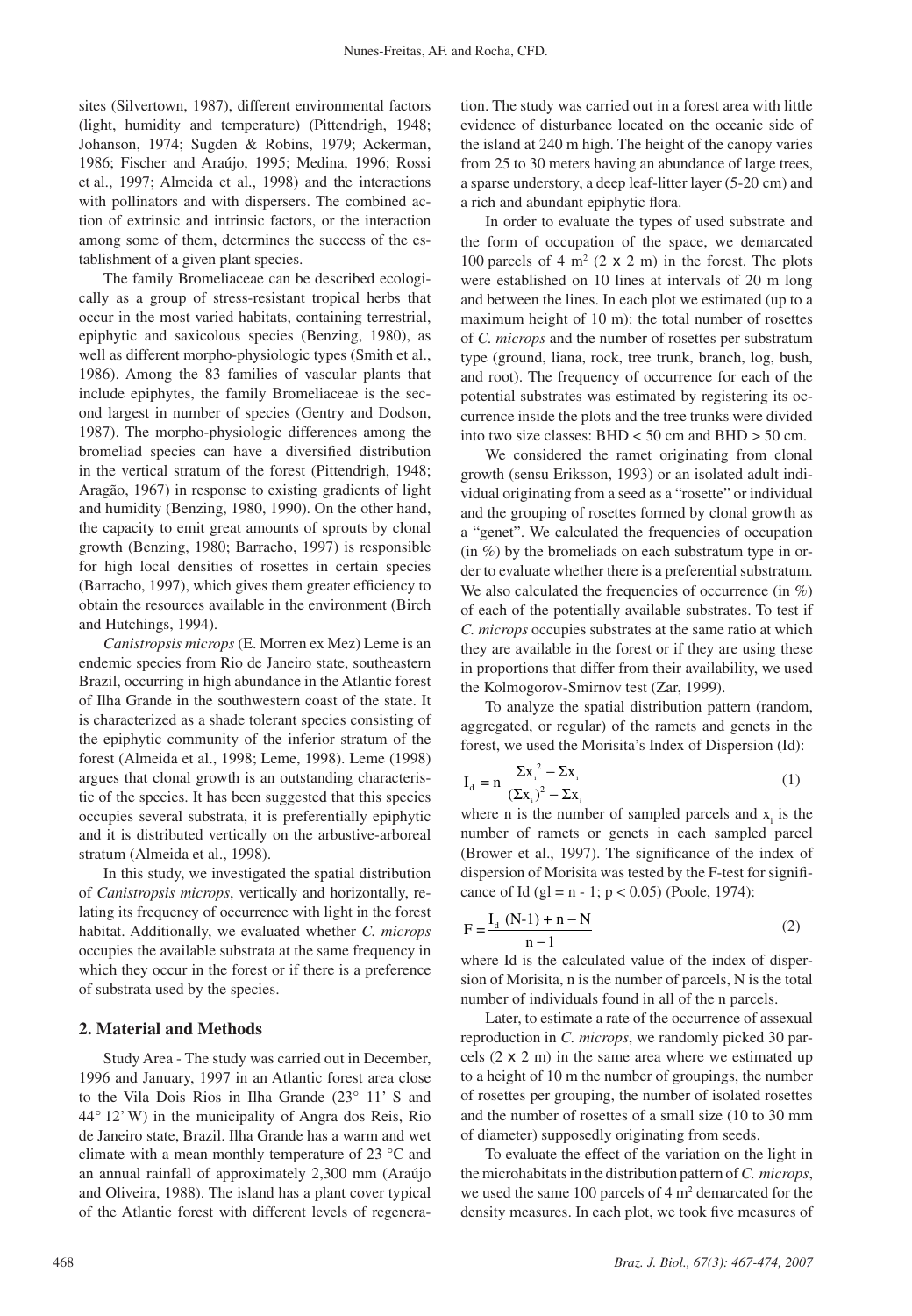light (in the vertexes and at the center of each parcel) using a luximeter (accuracy of 1 lux) at a height of 1.5 m. We took all measures of light on the same day with good weather conditions between 11:00 and 13:00 hours in order to minimize the effects of the differences in light due to the inclination of the solar rays on different days, in the different conditions of time and at different times. To evaluate to what extension the light affects the distribution of *C. microps* in the study area, we related the abundance (log-transformed) of *C. microps* individuals inside each parcel with the mean intensity, the maximum intensity and the minimum intensity of light (all log-transformed) of the respective parcel using regression analyses (Zar, 1999). The data of light obtained in lux were later transformed to  $\mu$ mol.s<sup>-1</sup>.m<sup>-2</sup> according to Li-Cor (1994).

To relate the vertical variation in the abundance of *C. microps* to the vertical gradient of light incidence in the forest, we estimated the vertical distribution of *C. microps* along a gradient of heights. In this analysis, we used 25 trees with straight trunks and, with the aid of a 10 m long pole, demarcated vertical intervals of 0.5 m and estimated the number of rosettes occurring in each of these intervals. Furthermore, we measured the light at each 0.5 m interval of height with a luximeter in ten of the 25 trees. The light was measured as mentioned above. The variations in the frequencies of occupation of the vertical strata for the plants were tested to evaluate if they adjusted to a normal distribution. We tested possible differences in the mean values of light incidence in the height intervals by an Analysis of Variance (ANOVA) and we used a regression analysis between light and height (Zar, 1999). We used the total number of bromeliads found in each vertical interval of height as the measure representing the total abundance of individuals in the vertical stratum. The variation in the mean abundance along the vertical gradient was used as a measure of the vertical distribution of the species in the substratum. These values were related to the mean intensity, the maximum intensity and the minimum intensity of light in each of the respective height intervals in the forest using a quadratic analysis of regression (Zar, 1999).

#### **3. Results**

We found a total of 3,377 rosettes and 58 groupings of *C. microps* in the sampled area, resulting in an estimated density of 84,425 rosettes/ha and of 4,833 groupings/ha. In terms of substrates used by the plant, the highest percentage of the rosettes was found occupying the straight trunks of trees with BHD  $> 50$  cm (61%) (Figure 1). The distribution of frequencies of rosettes of *C. microps* on the substrates used differed statistically from the distribution of available substrates in the parcels (Kolmogorov-Smirnov, Dmax =  $0.3498$ ; P <  $0.01$ ). The calculated value of the Morisita's index of dispersion (Id) was 2.86 ( $F = 64.4$ ) and  $I_d \neq 1$ ; p < 0.001) for the distribution of rosettes, whereas for the distribution of groupings it was 2.77



**Figure 1.** Adult individual frequency of *Canistropsis microps* ocupying each kind of substrate in the primary Forest of Ilha Grande and the respective availability frequency of each kind of substrate available.  $A =$  tree trunk with BHD > 50 cm;  $G =$  branch;  $TC =$  fallen trunk;  $R =$  root;  $L =$  liana;  $P =$  rocks;  $S =$  soil;  $AR =$  trees and bushes with  $BHD < 50$  cm. (Kolmogorov-Smirnov Test,  $D_m = 0.3498$ ;  $P < 0.01$ ).

(F = 4.5 and  $I_d \neq 1$ ; p < 0.001) indicating that the species has an aggregated distribution pattern.

Considering the estimated number of rosettes, 827 (80.4%) originated from clonal growth and 201 (19.6%) were of a small size. We did not find any *C. microps* rosettes growing isolated in any of the 30 sampled parcels. The mean number of rosettes per grouping was  $27.6 + 39.6$  (N = 58 groupings). The mean number of groupings was  $1.9 + 2.3$  per parcel (N<sub>adults</sub> = 827 individuals;  $N_{\text{voungs}} = 201$  individuals). The mean number of isolated young individuals was 6.7 + 9.5 per parcel  $(N = 30$  parcels).

In the present study, *C. microps* rosettes were found only in a mean maximum height of 9.5 m  $(\pm 0.2)$  above ground (Figure 2). Along this strip of heights, the abundance of *C. microps* rosettes on straight-trunk trees varied significantly among the 19 vertical classes of 0.5 m height (Figure 2). There was no significant difference in the mean intensity of light in the different classes of height of the vertical stratum of the forest (ANOVA:  $F = 0.884$ ;  $R^2 = 0.096$ ;  $P = 0.603$ ;  $n = 178$ ). Nevertheless, the data indicated a successive decrease of the mean light from 10 m to ground level in the respective 19 height classes considered (Figure 2) and there was a significant relationship between the light and height  $(F = 20.152)$ ;  $R^2 = 0.13$ ; P < 0.001; n = 178). The highest densities of adult *C. microps* rosettes occurred at heights between 1.5 and 5.5 m above the ground. The vertical variation in the abundance of rosettes of *C. microps* followed a normal distribution ( $\chi^2$  = 7.200; P > 0.05) (Figures 2 and 3). There was a significant and negative relationship between the minimum intensity of light in the height classes and the respective abundance of *C. microps* rosettes in the same classes (F = 7.246; R<sup>2</sup> = 0.326; P = 0.017; n = 17;  $y = 5.314 - 1.480x$ ) (Figure 3). There was no significant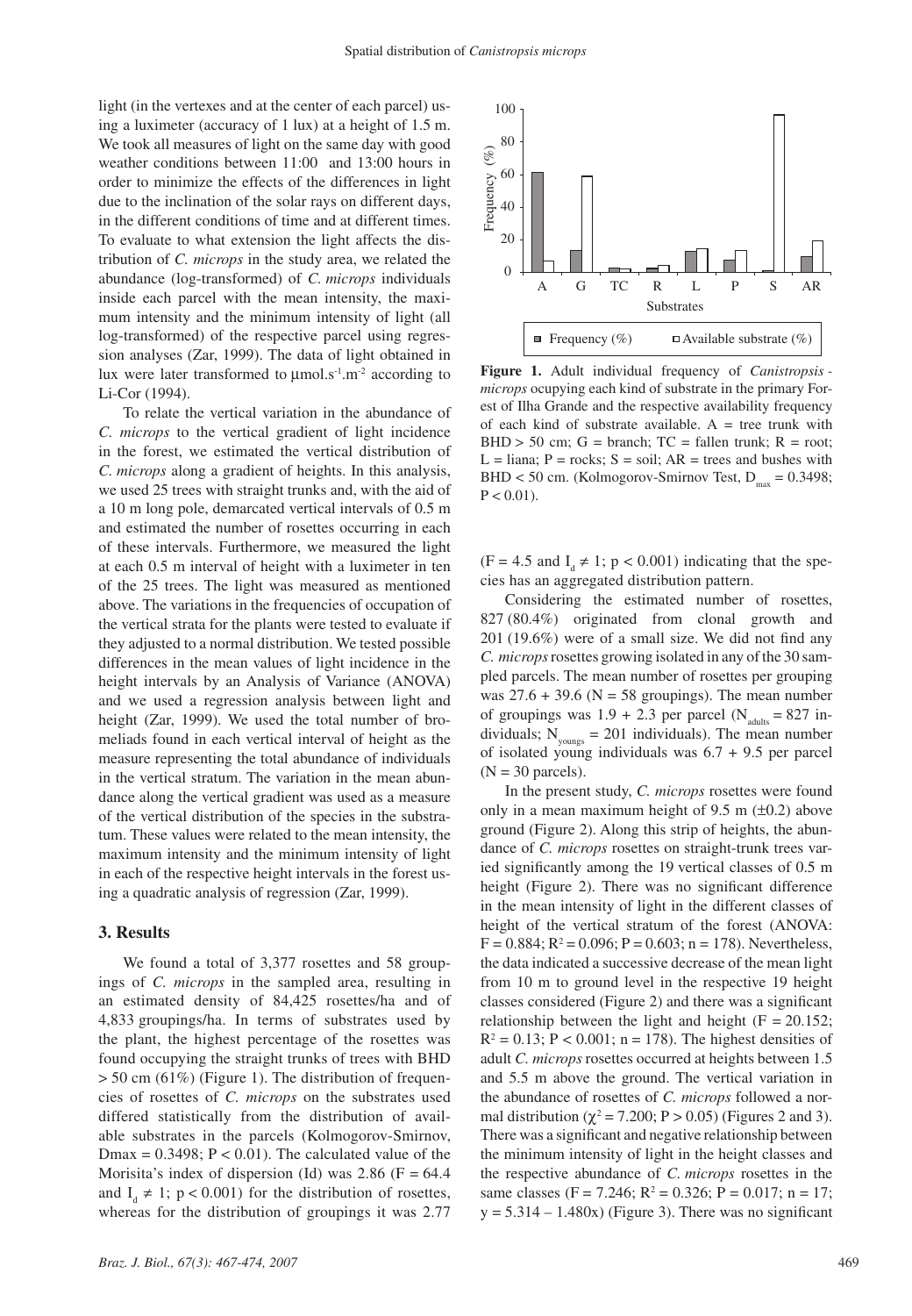

**Figure 2.** Medium light variation (in μmol.s<sup>-1</sup>.m<sup>-2</sup>) in different groups of height (a) in tree trunks from a soil level up to 10 m (height 0.5 m above maximum where the plant is found in the forest) and number of individuals of *Canistropsis microps* (b) in the same groups of height (b). In graph (a), the lines represent  $\pm 1$  standard deviation. N<sub>rosetes</sub> = 2346.

relationship between the mean light and abundance of *C. microps* ( $F = 0.740$ ;  $R^2 = 0.042$ ;  $P = 0.402$ ;  $n = 19$ ), nor between the maximum light and abundance of *C. microps* ( $F = 0.403$ ;  $R^2 = 0.023$ ;  $P = 0.534$ ;  $n = 19$ ).

The relationship between the mean intensity of light in the parcels and the respective abundance of *C. microps* rosettes in the same parcels was inverse and significant (F = 7.029; R<sup>2</sup> = 0.091; P = 0.010; n = 72;  $y = 4.162 - 0.271x$ ) (Figure 4), as was the relationship between the maximum intensity of light in the parcels and the respective abundance of *C. microps* (F = 8.056;  $R^2 = 0.103$ ; P = 0.006; n = 72; y = 4.358 - 0.263x) (Figure 4). There was no significant relationship between the minimum intensity of light and abundance of *C. microps* in the parcels  $(F = 1.410; R^2 = 0.020;$  $P = 0.239$ ;  $n = 72$ ).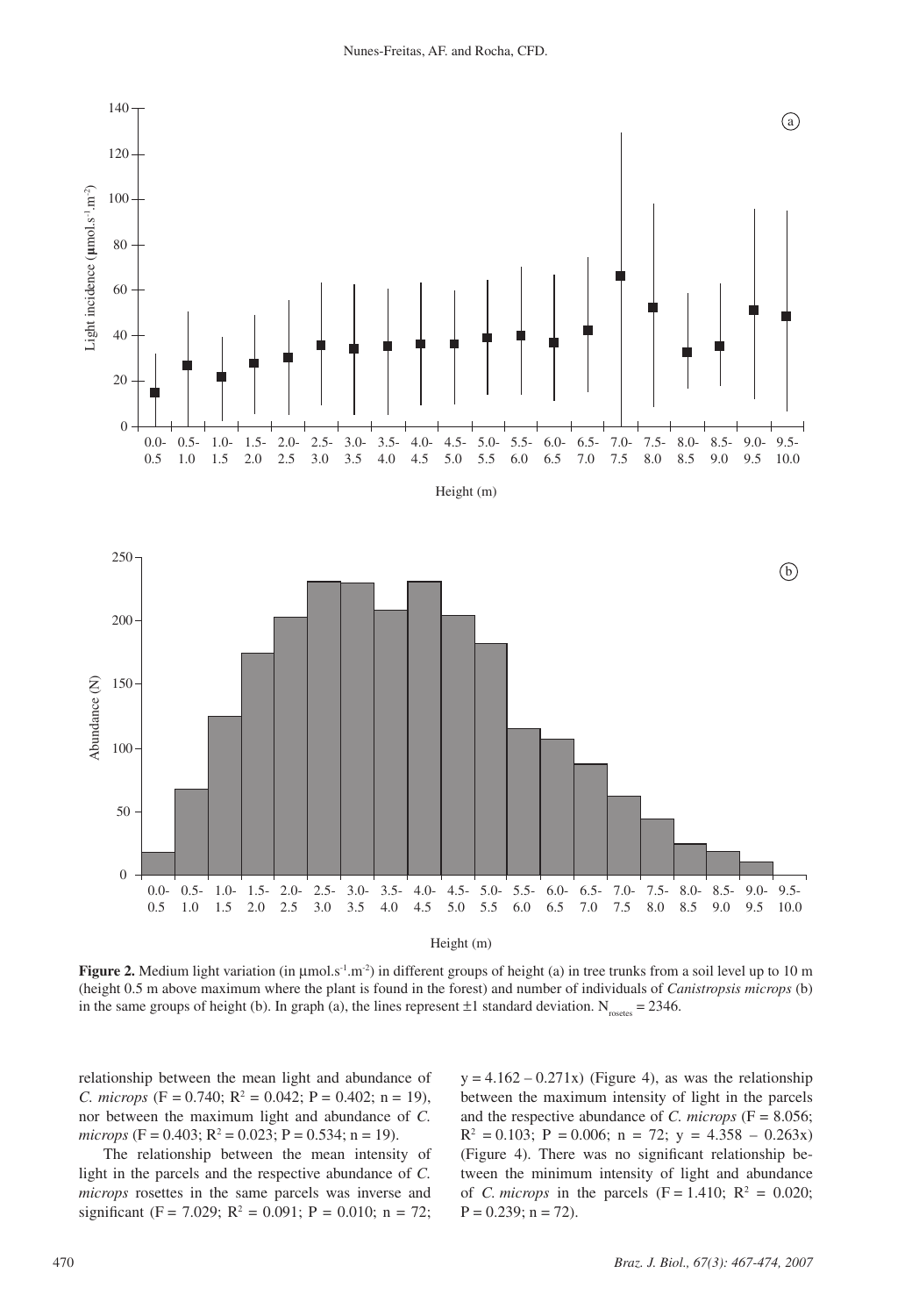

**Figure 3.** Relationship between minimum light incidence logarithm in groups of height (in  $\mu$ mol.s<sup>-1</sup>.m<sup>-2</sup>) and the individual abundance logarithm of *Canistropsis microps* in the primary forest of Ilha Grande ( $F = 7.246$ ;  $R^2 = 0.326$ ;  $P = 0.017$ ;  $n = 17$ ). The straight line is described according to the equation  $y = 5.314 - 1.480x$ .



**Figure 4.** Relationship between medium light incidence logarithm (dots) and the maximum luminosity (triangles) in the parcels (in  $\mu$ mol.s<sup>-1</sup>.m<sup>-2</sup>) and the individual's abundance logarithm of *Canistropsis microps* in the primary forest of Ilha Grande. The uninterrupted line describes the straight line of the relationship between medium intensity and abundance  $(F = 7.029; R^2 = 0.091; P = 0.010; n = 72)$ and is described by the equation  $y = 4.162 - 0.271x$ , while the dotted line describes the straight line of the relationship between the maximum intensity and abundance  $(F = 8.056)$ ;  $R^2 = 0.103$ ; P = 0.006; n = 72) and is described by the equation  $y = 4.358 - 0.263x$ .

#### **4. Discussion**

The data indicated that there is a high population density of *Canistropsis microps* in the area studied. In a study comparing the populations of different bromeliad species in the same area, Almeida et al. (1998) found that *C. microps* was the bromeliad species with the highest density, which is corroborated by our data. Moreover, our data demonstrate that this species presents an aggregated pattern of distribution, which can be explained by some factors such as the high rates of assexual reproduction (clonal growth), the demand for occupation of a certain substratum, and favorable lighting intensity for this shade tolerant bromeliad species in the inferior stratum of the forest.

In the Atlantic forest of Ilha Grande, *C. microps* has a high rate of clonal growth, which is considered common among herbaceous and arbustive plants, and it is an evolutionarily old reproductive strategy that is widespread among different taxa (Silvertown, 1987) and quite common among the Bromeliaceae (Barracho, 1997). This type of reproduction can result in an aggregated distribution pattern, as it promotes the concentration of individuals on a given substratum (Henriques et al., 1984; Crawley & Rossi, 1990), and depends on the degree of disturbance of the area and of the available space (Crawley & Rossi, 1990). Plants with this growth mechanism can distribute many ramets to obtain light, nutrition and water in a habitat, substantially benefitting resource patches in the environment (Alpert, 1991; Birch and Hutchings, 1994; Stueffer et al., 1994; Evans and Cain, 1995), specially in heterogeneous ones (Evans and Cain, 1995) or if resources are locally scarce and need to be monopolized (De Kroon and Schieving, 1990). Furthermore, to begin and to complete the flowering and fructification processes successfully, a considerable accumulation of energy resources needs to be gathered (Harper, 1977; Costa et al., 1988).

*Canistropsis microps* is a type of bromeliad capable of occupying different substrata in the forest (Almeida et al., 1998) and can be classified as a species with facultative habits (Fischer and Araújo, 1995). Plants that have facultative habits can fixate in different substrate types within a community (Benzing, 1990; Freitas et al., 1998). However, when we did more refined quantitative analyses detailing the frequencies of use of each substratum type, we observed that these bromeliad attach to different kinds of substratum, but mostly to tree trunks and branches. In the case of *C. microps*, the preferential occupation of tree trunks suggests that this substratum creates conditions favoring a better use of available resources and provides more favorable environmental conditions, such as humidity, temperature and, mainly, light. In general, it is mentioned that various factors can influence preferences in certain fixation sites for epiphytes, such as the angle of the branches, accumulation of organic matter on larger or smaller scales between branches (Ingram and Nadkarni, 1993), or the physical and chemical characteristics of tree bark (Oliver, 1930; Johansson, 1974;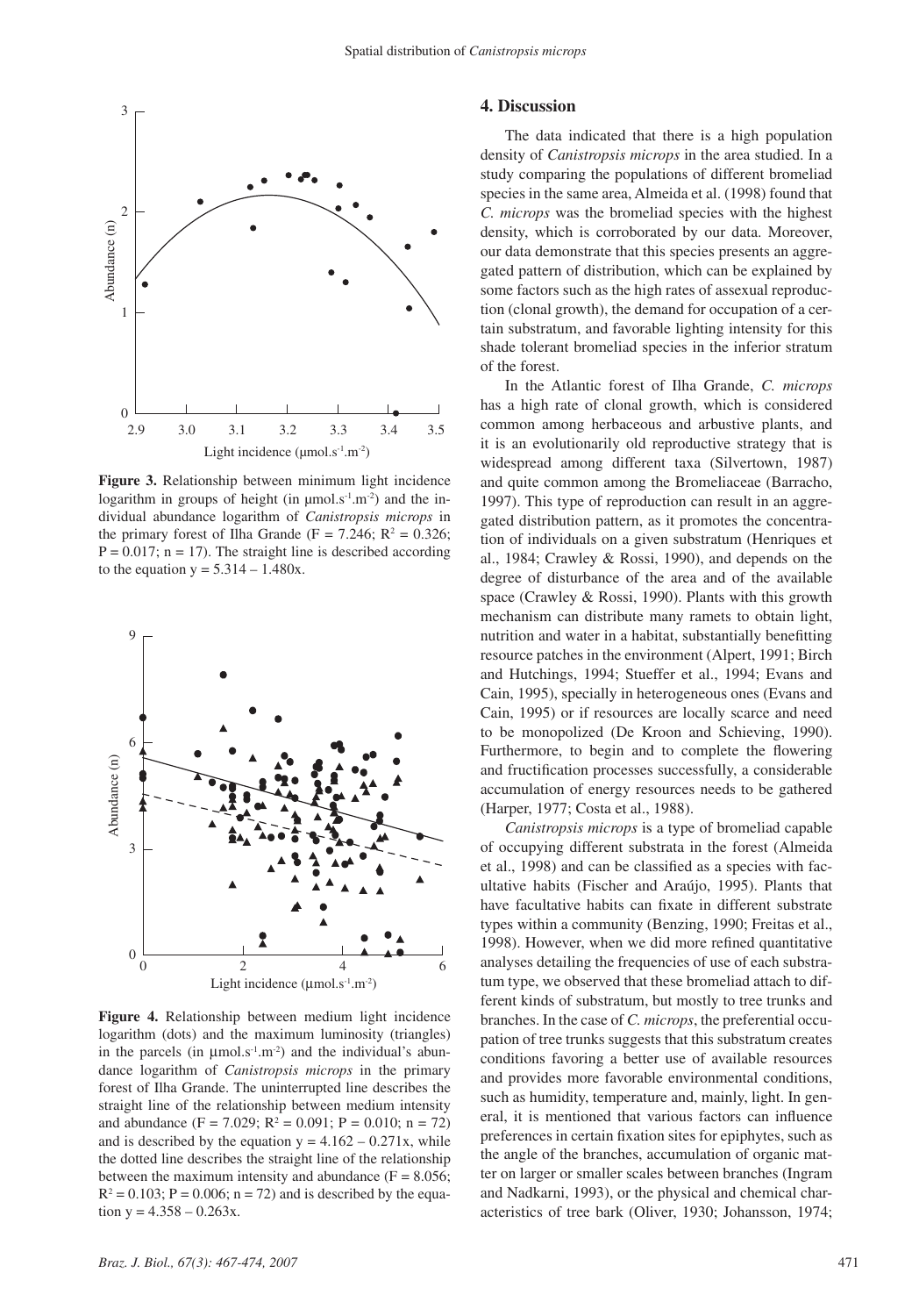Schlesinger and Marks, 1977; Benzing, 1973, 1990; Dejean and Olmsted, 1997). Epiphytes that occupy the tree canopies find a very dynamic and heterogeneous environment (Zotz, 1997) with different types of substrata (Benzing, 1990; Kernan and Fowler, 1995; Zotz, 1997) due to the different microclimates imposed by the height and by the relative position of the plant (Parker, 1995). On the other hand, the epiphytes that need relatively low light (shade tolerant species) generally occupy the inferior strata of the forest (Pittendrigh, 1948; Laman, 1996), where the conditions of humidity and light are less stressful (Zotz, 1997), which appears to be the case of *C. microps*.

The data indicated that, in spite of the significant relationships, light has a relatively limiting effect on the vertical distribution and mainly on the horizontal distribution of *C. microps*. In terms of vertical distribution, the distribution of the plants can be explained only by the variation in the minimum intensity of light. The pattern of distribution of this species and the values of the light incidence in the vertical stratum show that most *C. microps* individuals vegetate at intermediate heights in the forest (between 1.5 and 5.5 m above ground), where the light intensity could be considered as providing better conditions for development in this species. However, other variables such as humidity and temperature could also explain an additional part of the vertical distribution of *C. microps*, as has been suggested for epiphytes in general (Benzing, 1980, 1990).

This characteristic suggests that *C. microps* needs intermediate intensities of light, such as the ones that occur in the lowest part of the forest, where the intensity of light is the most appropriate for its development. In the lower strata of the forest, the daily variation in light is lower (Aragão, 1967; Benzing, 1986), with a considerably reduced mean intensity. Many studies have shown that plants tend to occupy sites with light at which there will be a better physiological income, as it occurs, for instance, with some bromeliad species (Maxwell et al., 1995; Almeida et al., 1998; Scarano et al., 1999) and some *Ficus* species (Moraceae) (Laman, 1996). the vertical distribution of epiphytes was observed in much work (Schimper, 1903; Picado, 1913; Pittendrigh, 1948; Johansson, 1974; Bennett, 1986) and various studies indicate that this stratification is associated to the vertical variation of light (Pittendrigh, 1948; Johansson, 1974; Yoda, 1974; Bennett, 1987; Laman, 1996; Almeida et al., 1998).

The light explained a low portion of the horizontal variation of the bromeliads, which reinforces the idea that other factors besides light are responsible for explaining a complemental and substantial part of the distribution of *C. microps*. Other factors such as humidity, nutrients and, especially, the occurrence of a preferential substratum have been indicated as relevant to determine the occurrence and the distribution of epiphytic bromeliads (Benzing, 1980, 1990; Cogliatti-Carvalho and Rocha, 2001). As *C. microps* is a type of epiphyte that preferentially occupies trees trunks with BHD > 50 cm, which are considered a more stable substratum for the epiphytes (Ackerman, 1986; Cogliatti-Carvalho and Rocha, 2001), this species can be found in a larger density in areas where trees with these characteristics are abundant.

The data suggest that, in the area of the Atlantic forest of the Ilha Grande, wherever there is little habitat disturbance and the presence of large trees, *Canistropsis microps* is likely to occur with a high density, as long as there is an appropriate degree of light. Subsequent studies that analyze the dispersion syndrome, the establishment rates and the development of individuals from seeds and that focus on the clonal growth of the species in more detail can help to understand other aspects involved in the distribution of *C. microps*. Additionally, the analysis of extrinsic factors such as temperature, humidity and nutrients should also be obtained to evaluate to what extent they affect the distribution of this species.

We conclude that the aggregated pattern, the predominant use of large trees for support and the patterns of vertical and horizontal distribution of *Canistropsis microps*  in the Atlantic forest of Ilha Grande are partly the result of the interaction of intrinsic and extrinsic factors, including the occurrence of appropriate substrata of light intensity that is favorable to its development and of the high rate of vegetative reproduction in this species.

*Acknowledgments* — This study is part of the results of the Ecology, Conservation and management of ecosystems of Southeastern Brazil of the Department of Ecology of the Instituto de Biologia Roberto Alcântara Gomes from the Universidade do Estado do Rio de Janeiro and was supported by the Fundação de Amparo à Pesquisa do Estado do Rio de Janeiro – FAPERJ (Process No. E-26/170.884/2002). E. Leme kindly identified the bromeliad studied. We would also like to thank T.C. Rocha-Pessôa, M.B. Vecchi, A. Storni, R.D. Antonini, S.V. Matter and F.H. Hatano for help in the field. T.C. Rocha-Pessôa and D. Vrcibradic kindly reviewed the manuscript offering helpful suggestions. During the study, A. F. N. Freitas received a grant from the Coordenação de Aperfeiçoamento de Pessoal de Nível Superior - CAPES (Process No. 990207-7) and C. F. D. Rocha received grants from the Conselho Nacional do Desenvolvimento Científico e Tecnológico CNPq (Processes No 307653/2003-0 e 477981/2003-8).

#### **References**

ACKERMAN, JD., 1986. Coping with the epiphytic existence: pollination strategies. *Selbyana*, vol. 9, no. 1, p. 52-60.

ALMEIDA, DR., COGLIATTI-CARVALHO, L. and ROCHA, CFD., 1998. As bromeliáceas da Mata Atlântica da Ilha Grande, RJ: variação na composição e diversidade de espécies em três ambientes diferentes. *Bromélia*, vol. 5, no. 1-4, p. 54-65.

ALPERT, P., 1991. Nitrogen sharing among ramets increases clonal growth in *Fragaria chiloensis. Ecology*, vol. 72, no. 1, p. 69-80.

ARAGÃO, MB., 1967. Condições de hábitat e distribuição geográfica de algumas Bromeliaceae. *Sellowia*, vol. 19, p. 83-95.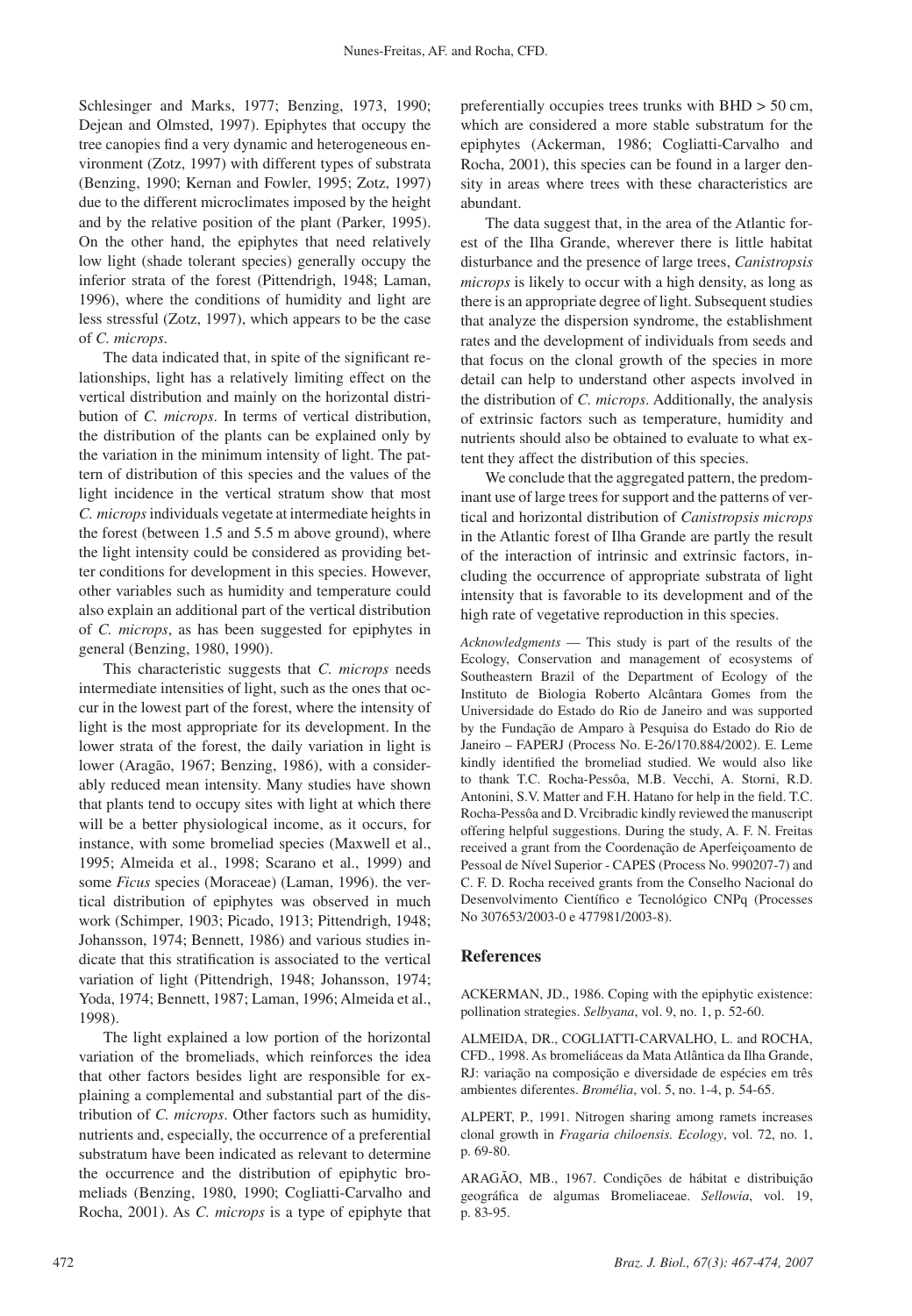ARAÚJO, D. and OLIVEIRA, R., 1988. Reserva Biológica Estadual da Praia do Sul (Ilha Grande, Rio de Janeiro): lista preliminar da flora. *Acta Botanica Brasilica*, vol. I, no. 2, p. 83-94.

BARRACHO, GS., 1997. Propagação vegetativa em Bromeliaceae. *Bromélia*, vol. 4, no. 2, p. 23-27.

BENNETT, BC., 1986. Patchiness, diversity and abundance of relationships of vascular epiphytes. *Selbyana*, vol. 9, no. 1, p. 70-75.

-, 1987. Spatial distribution of *Catopsis* and *Guzmania*  (Bromeliaceae) in southern Florida. *Bulletin of the Torrey Botanical Club*, vol. 114, no. 3, p. 265-271.

BENZING, DH., 1973. The monocotyledons: their evolution and comparative biology. I. Mineral nutrition and related phenomena in Bromeliaceae and Orchidaceae. *Quarterly Review of Biology*, vol. 48, p. 277-290.

-, 1980, *The Biology of the Bromeliads*. Mad River Press, California, 305p.

-, 1986, Vegetative basis of vascular epiphytism. *Selbyana*, vol. 9, no. 1, p. 23-43.

-, 1990, *Vascular epiphytes. General biology and related biota*. Cambridge Univ. Press, 354p.

BIRCH, CPD. and HUTCHINGS, MJ., 1994. Exploitation of patchily distributed soil resources by the clonal herb *Glechoma hederaceae. Journal of Ecology*, vol. 82, no. 3, p. 653-664.

BROWER, JE., ZAR, JH. and von ENDE, CN., 1997. *Field & Laboratory methods for general ecology*. Wm. C. Brown Publishers, Winscosin, USA, 273p.

COGLIATTI-CARVALHO, L. and ROCHA, CFD., 2001. Spatial distribution and preferential substrate of Neoregelia johannis (Carriére) L.B. Smith (Bromeliaceae) in a disturbed area of Atlantic Rainforest at Ilha Grande, RJ, Brazil. *Revista Brasileira de Botânica*, vol. 24, no. 4, p. 389-394.

COSTA, CSB., SEELINGER, U. and CORDAZZO, CV., 1988. Distribution and phenology of *Andropogon arenarius* Hackel on coastal dunes of Rio Grande do Sul, Brazil. *Revista Brasileira de Biologia*, vol. 48, no. 3, p. 527-536.

CRAWLEY, MJ., 1990. The population dynamics of plants. *Philosophical Transcriptis of the Royal Society of London B,*  vol. 330, no. 1257, p. 125-140.

DE KROON, H. and SCHIEVING, F., 1990. Resource partitioning in relation to clonal growth strategy, In GROENENDAEL, JM. and KROON, H. de, (eds.), *Clonal growth in plants: regulation and function.* The Hague, The Netherlands, SPB Academic Publishing, p. 113-130.

DEJEAN, A. and OLMSTED, I., 1997. Ecological studies on *Aechmea bracteata* (Swartz) Griseb. (Bromeliaceae). *Journal of Natural History*, vol. 31, no. 9, p. 1313-1334.

EVANS, JP. and CAIN, ML., 1995. A spatially explicit test of foraging behavior in a clonal plant. *Ecology*, vol. 76, no. 4 p. 1147-1155.

ERIKSSON, O., 1993. Dynamics of genet in clonal plants. *Trends in Ecology and Evolution*, vol. 8, no. 9, p. 313-316.

FISCHER, EA. and ARAÚJO, AC., 1995. Spatial organization of a bromeliad community in the Atlantic rainforest, south-eastern Brazil. *Journal of Tropical Ecology*, vol. 11, no. 4, p. 559-567.

FREITAS, CA., SCARANO, FR. and WENDT, T., 1998. Habitat choice in two facultative epiphytes of the genus *Nidularium* (Bromeliaceae). *Selbyana*, vol. 19, no. 2, p. 236-239.

GENTRY, AH. and DODSON, CH., 1987. Diversity and biogeography of neotropical vascular epiphytes. *Annals of the Missouri Botanical Garden*, vol. 74, no. 2, p. 205-233.

HARPER, JL., 1977. *Population biology in plants*. Academic Press, London, 892p.

HENRIQUES, RPB., MEIRELLES, ML. and HAY, JD., 1984. Ordenação e distribuição de espécies de comunidades vegetais na praia de restinga de Barra de Maricá, Rio de Janeiro. *Revista Brasileira de Botânica*, vol. 7, no. 1, p. 27-36.

INGRAN, SW. and NADKARNI, NM., 1993. Composition and distribution of epiphytic organic matter in a Neotropical Cloud Forest, Costa Rica. *Biotropica*, vol. 25, no. 4, p. 370-383.

JOHANSON, D., 1974. Ecology of vascular epiphytes in west African rain forest. *Acta Phytogeografica Sueccica*, vol. 59, p. 1-136.

KERNAN, C. and FOWLER, N., 1995. Differential substrate use by epiphytes in Corcovado National Park, Costa Rica: a source of guild structure. *Journal of Ecology*, vol. 83, no. 1, p. 65-73.

LAMAN, TG., 1996. Specialization for canopy position by hemiepiphytic *Ficus* species in a Bornean rain forest. *Journal of Tropical Ecology*, vol. 12, no. 6, p. 789-803.

LEME, EMC., 1998. *Canistropsis - Bromélias da Mata Atlântica.* Salamandra Consultoria Editorial Ltda, Rio de Janeiro, Brasil, 143p.

LI-COR., 1994, *Radiation Measurement Instruments*. Li-Cor, Inc. Washington, USA, 24p.

MARTIN, CE., 1994. Physiological Ecology of the Bromeliaceae. *The Botanical Review*, vol. 60, no. 1, p. 1-82.

MAXWELL, C., GRIFFITHS, H., BORLAND, AM., YOUNG, AJ., BROADMEADOW, MSJ. and FORDHAM, MC., 1995. Short-term photosynthetic responses of the  $C_3$ -CAM epiphyte *Guzmania monostachia var. monostachia* to tropical seasonal transitions under field conditions. *Australian Journal of Plant Physiology*, vol. 22, no. 5, p. 771-781.

MEDINA, E., 1996. CAM and  $C_4$  plants in the Humid Tropics, p. 56-88. In MULKEY, SS., CHAZDON, RL. and SMITH AP. (eds.). *Tropical Forest Plant Ecophysiology*, Chapman and Hall, ITP, New York.

OLIVER, WRB., 1930. New Zealand epiphytes. *Journal of Ecology*, vol. 18, no. 1, p. 1-50.

PARKER, GG., 1995. Structure and microclimate of forest canopies. In LOWMAN, MD. and NADKARNI, NM. (eds.). *Forest Canopies (Physiological Ecology)*, Academic Press, San Diego, p. 73-106.

PICADO, C., 1913. Les broméliacées épiphytes. Considérées comme milieu biologique. *Bulletin Science France Belgique*, vol. 47, no. 3, p. 215-360.

PITTENDRIGH, CS., 1948. The bromeliad-*Anopheles*-malaria complex in Trinidad. I – The bromeliad flora. *Evolution*, vol. 2, no. 1, p. 58-89.

POOLE, RW., 1974. *An introduction to quantitative ecology*. McGraw-Hill Inc, New York, USA, 532p.